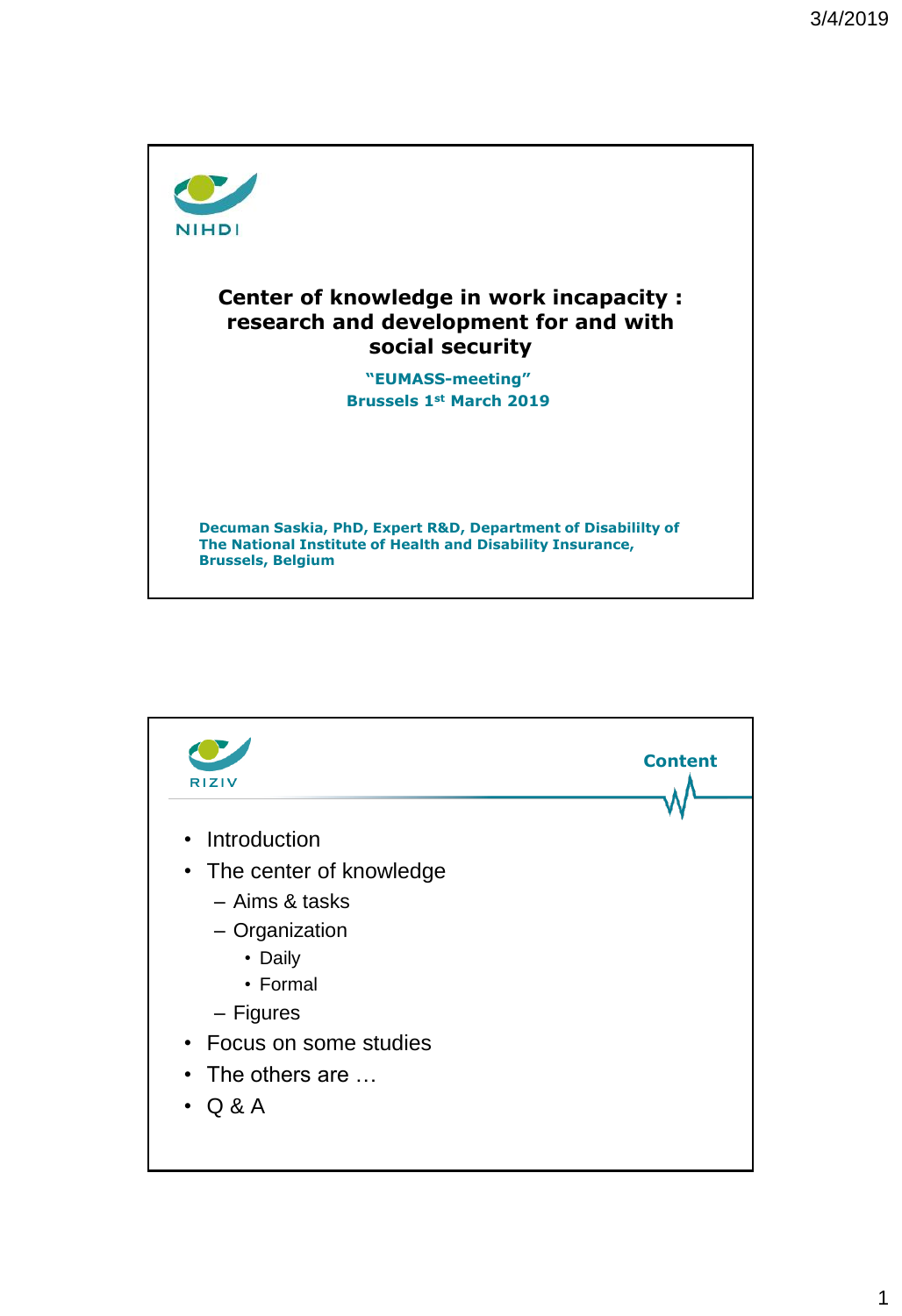

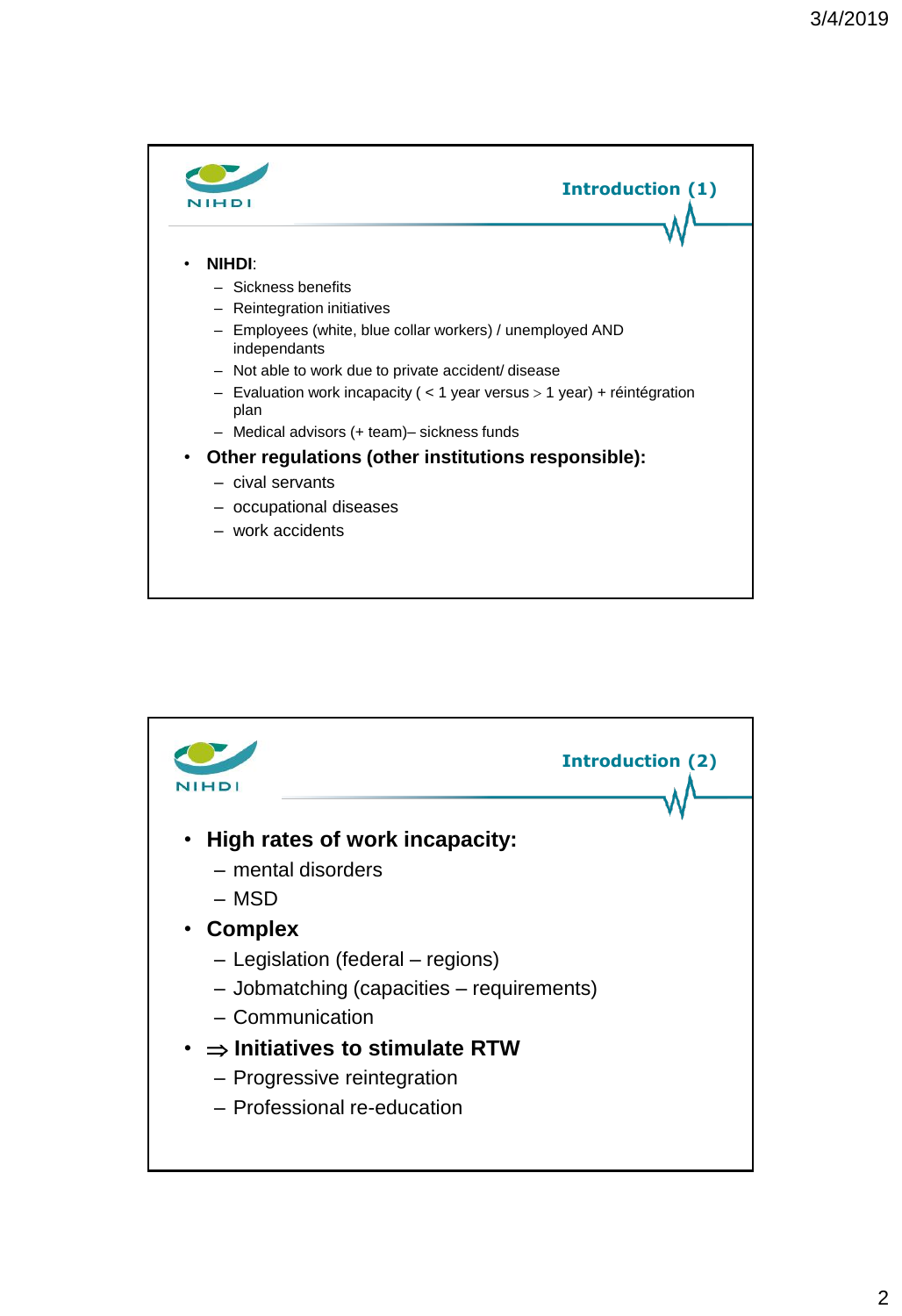

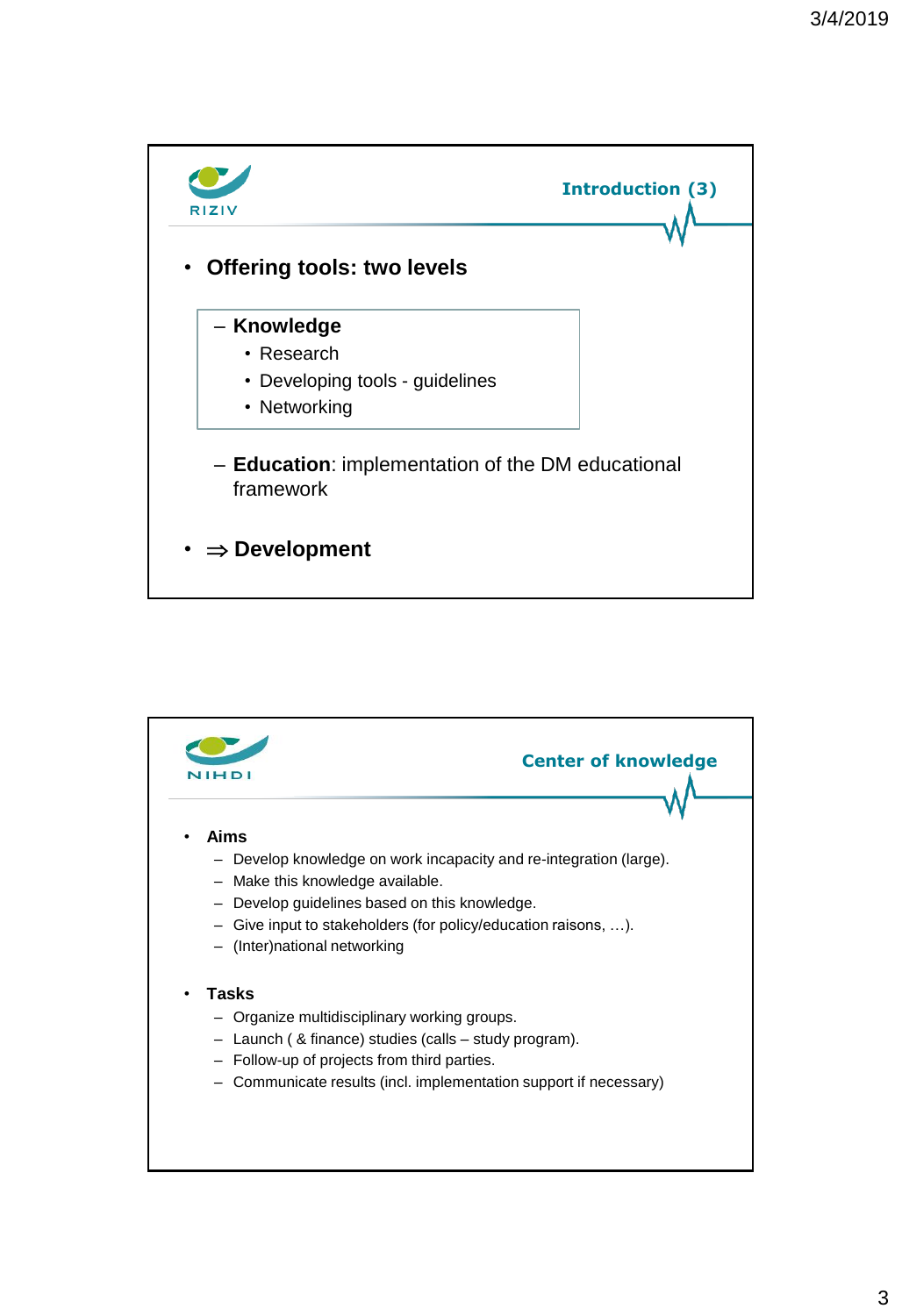

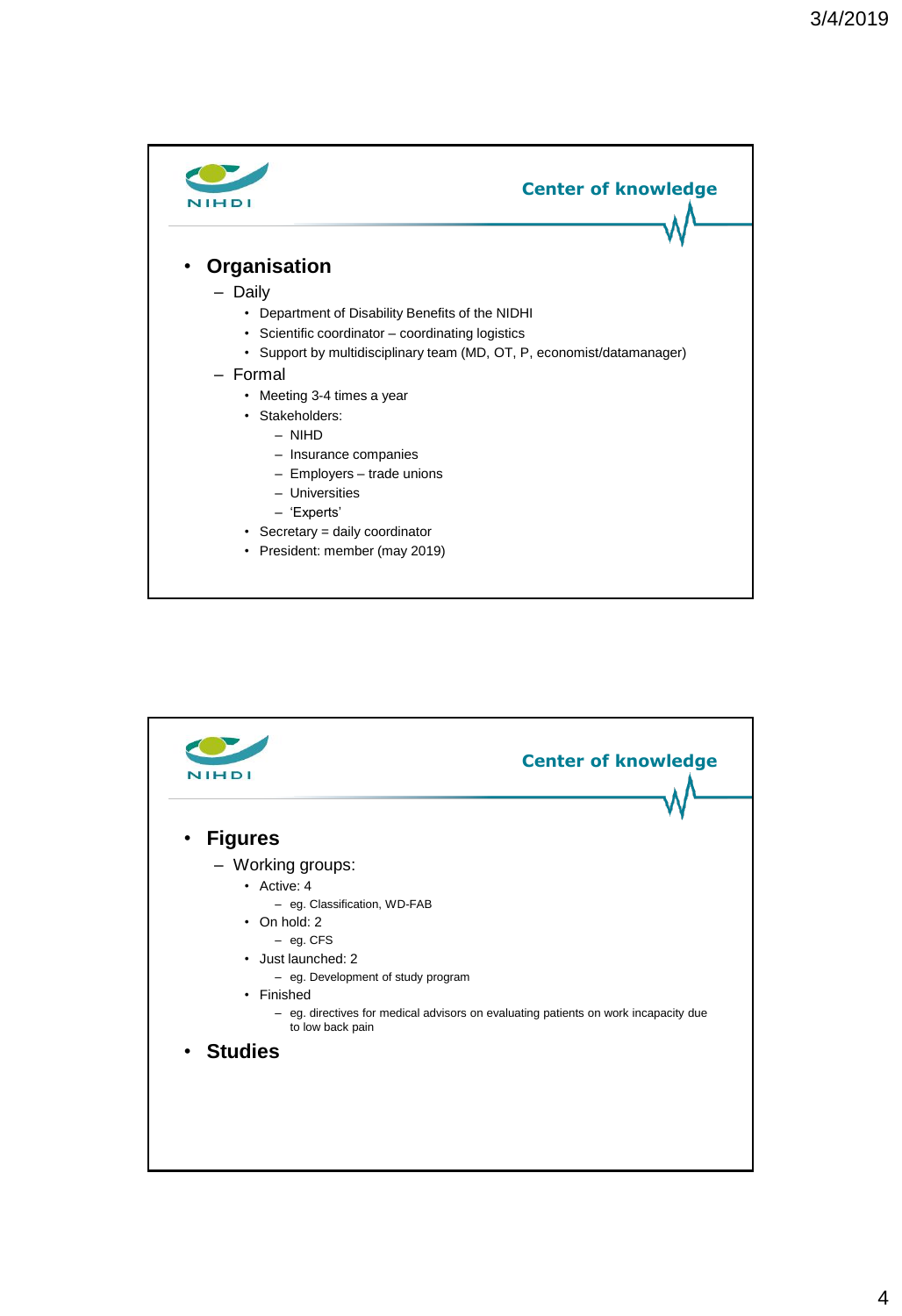| <b>RIZIV</b>                                                                          | <b>Center of knowledge</b> |  |  |
|---------------------------------------------------------------------------------------|----------------------------|--|--|
| <b>Status</b>                                                                         | <b>Number</b>              |  |  |
| Finished                                                                              | 16                         |  |  |
| Last stage                                                                            | 0                          |  |  |
| Data collection                                                                       | 17                         |  |  |
| Literature study                                                                      | 0                          |  |  |
| Protocol has been approved, steering<br>group and guidance committee are<br>developed | $\Omega$                   |  |  |
| Study waits approval                                                                  | 0                          |  |  |
| Protocol is in development                                                            | 1                          |  |  |

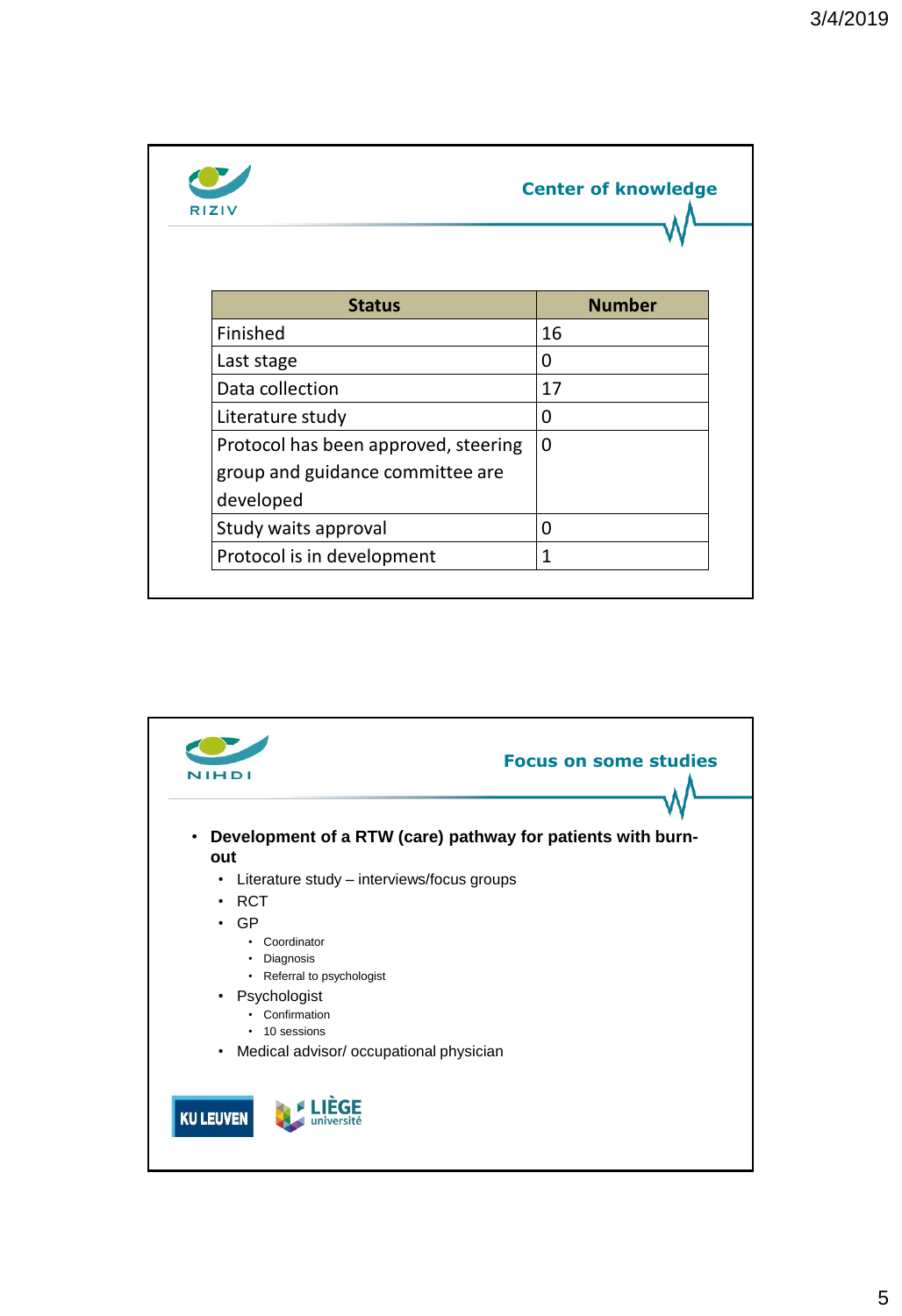

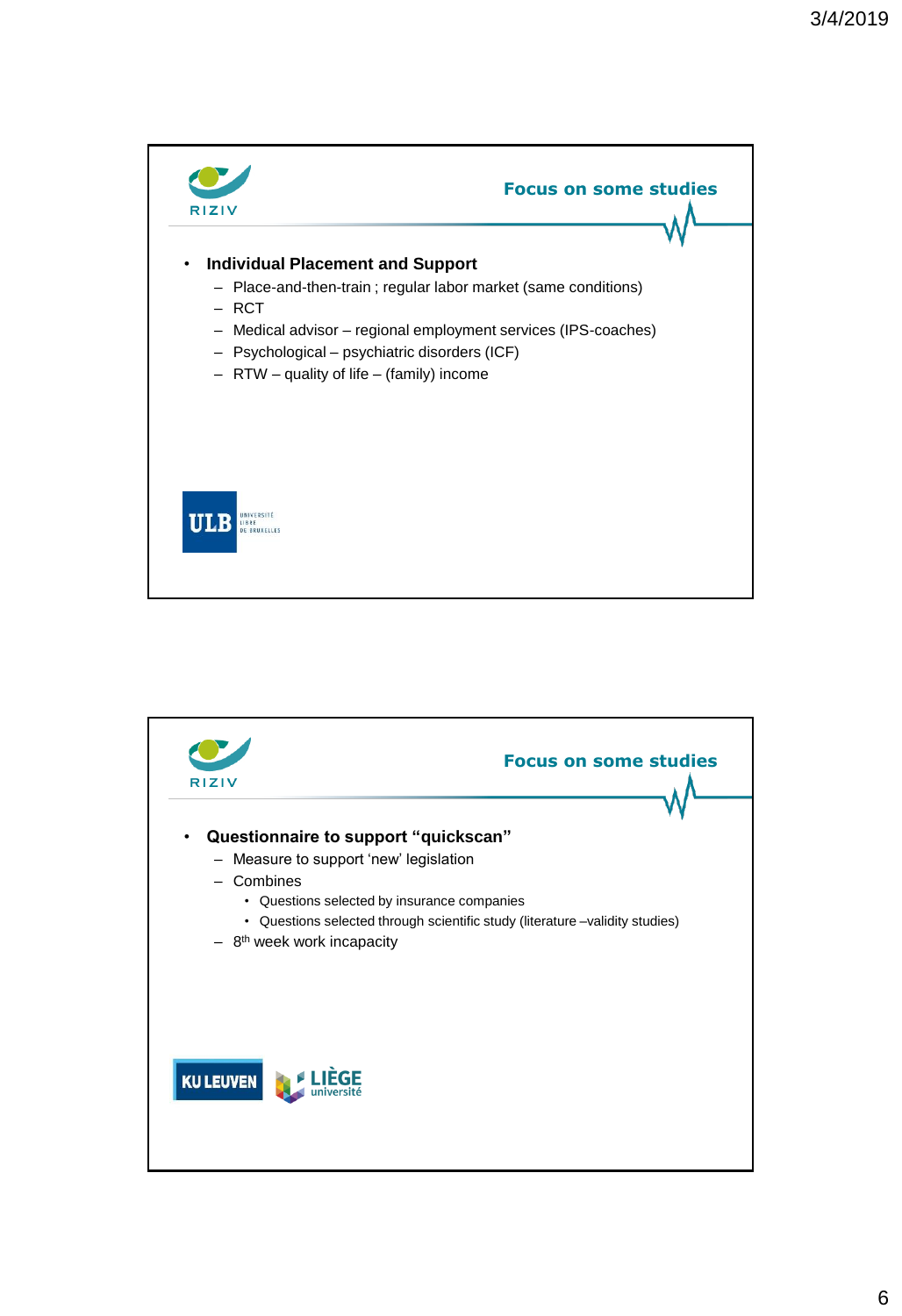

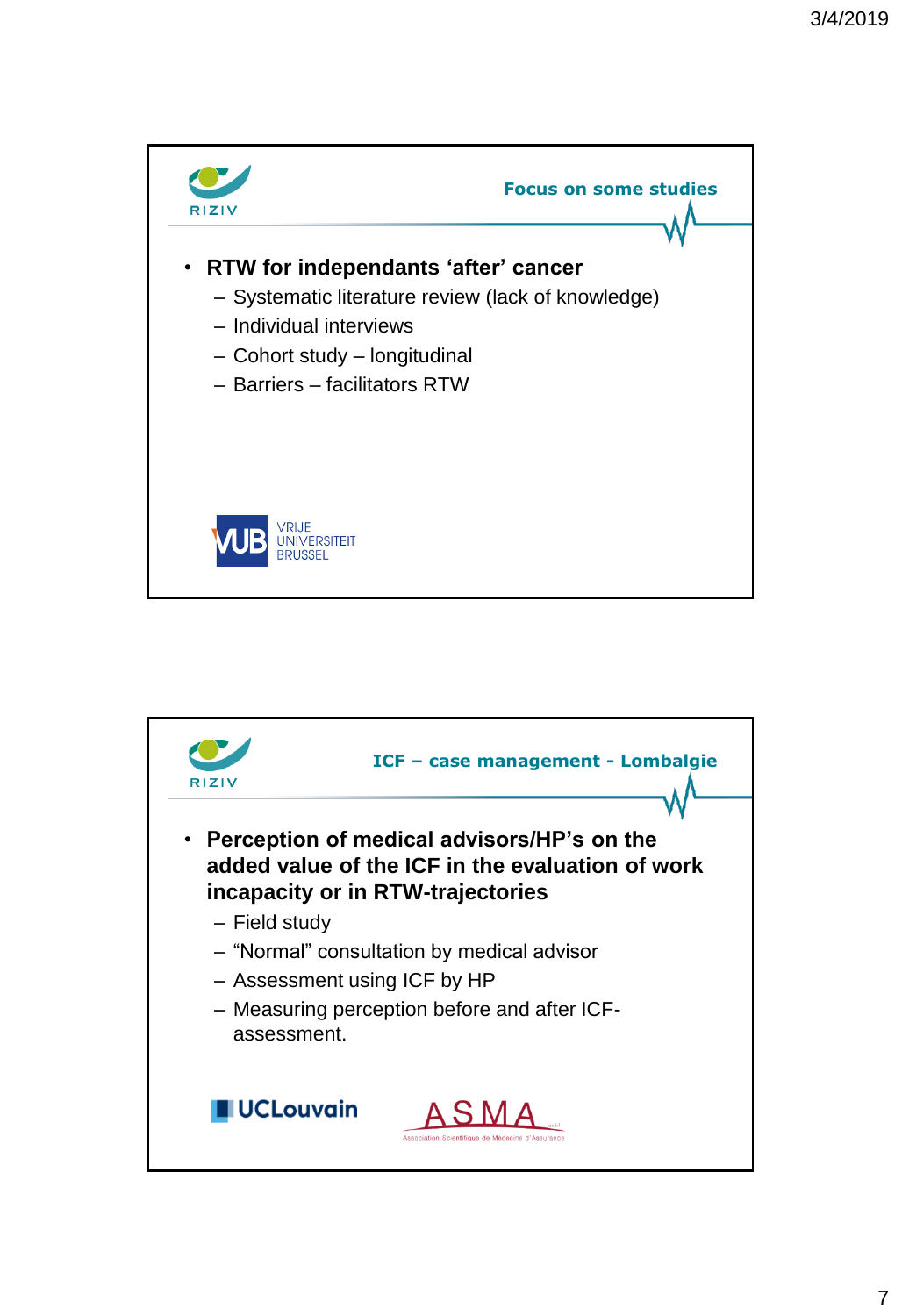

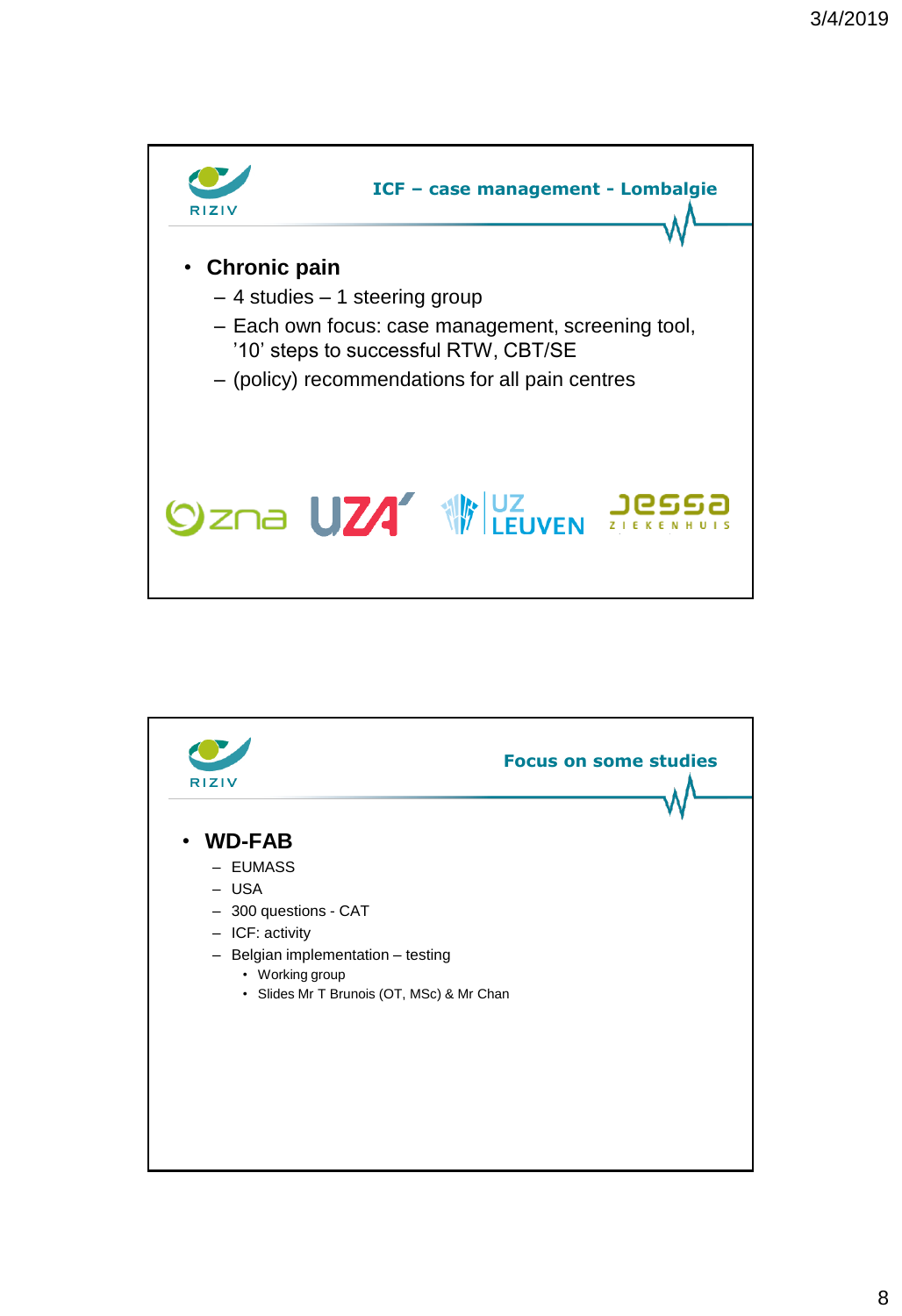

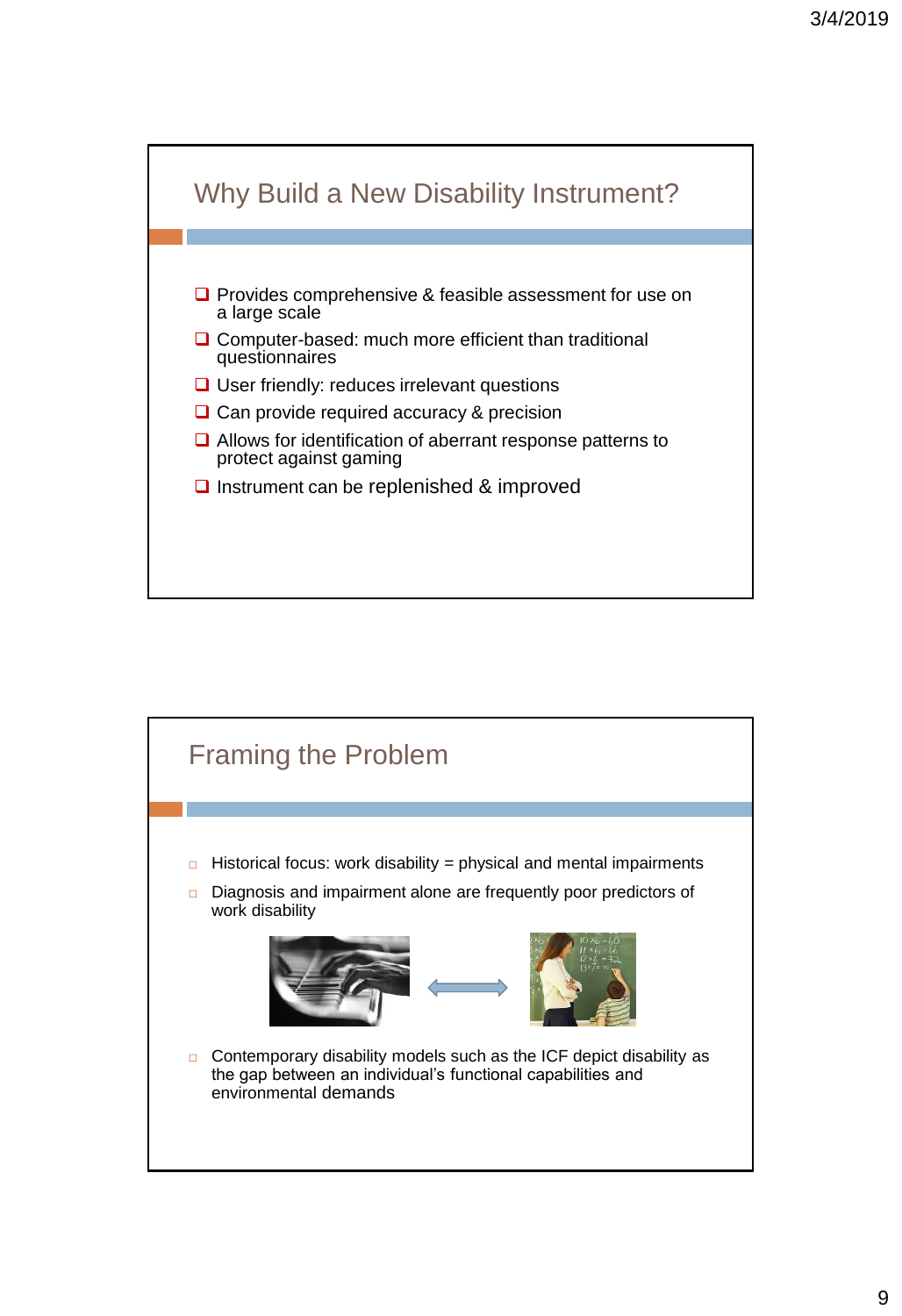

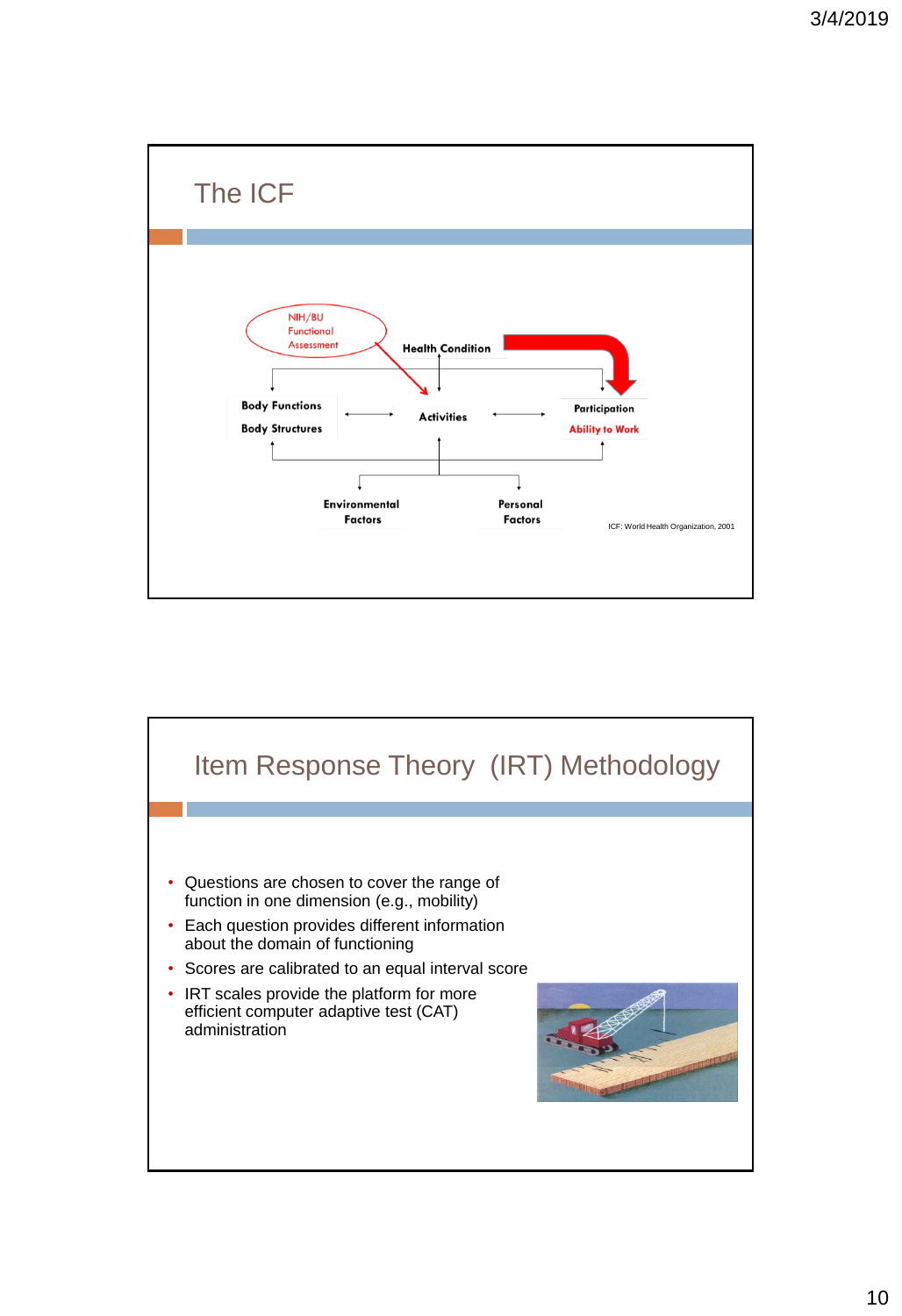

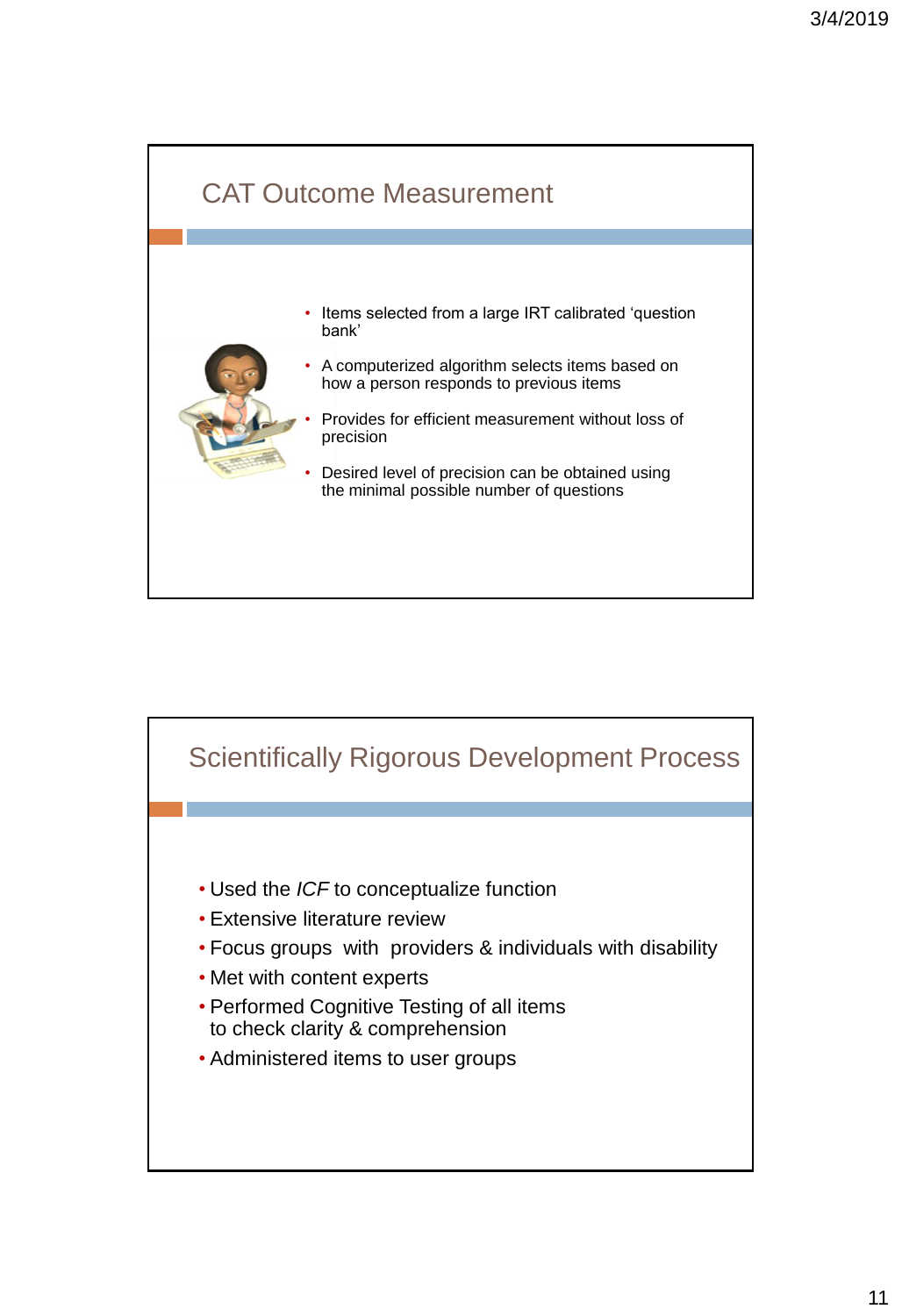

| Sample WD-FAB Items   |                                                            |                                                    |                          |  |
|-----------------------|------------------------------------------------------------|----------------------------------------------------|--------------------------|--|
|                       |                                                            |                                                    |                          |  |
| <b>WD-FAB Scale</b>   | <b>Item Content</b>                                        | <b>Response Scale</b>                              | <b>Activity Measured</b> |  |
| <b>Basic Mobility</b> | Are you able to bend to look<br>under a car?               | Ability<br>(Yes, without difficulty; Unable to do) | Bending                  |  |
| <b>Upper Body</b>     | Are you able to push open a                                | Ability                                            | Pushing                  |  |
| <b>Function</b>       | heavy door?                                                | (Yes, without difficulty; Unable to do)            |                          |  |
| <b>Fine Motor</b>     | Are you able to remove a gas                               | Ability                                            | Turning or twisting the  |  |
| <b>Function</b>       | cap from a car?                                            | (Yes, without difficulty; Unable to do)            | hands or arms            |  |
| Community             | Are you able to get on to a bus or                         | Ability                                            | Using public motorized   |  |
| Mobility              | train?                                                     | (Yes, without difficulty; Unable to do)            | transportation           |  |
| Communication &       | I have trouble putting my                                  | Agreement                                          | Thinking                 |  |
| Cognition             | thoughts together.                                         | (Strongly agree; Strongly disagree)                |                          |  |
| Self-Regulation       | I have difficulty following the                            | Agreement                                          | Interacting according    |  |
|                       | rules.                                                     | (Strongly agree; Strongly disagree)                | to social rules          |  |
| Self-Regulation       | In the past 7 days I had trouble<br>controlling my temper. | Frequency<br>(Never; Always)                       | Regulation of emotion    |  |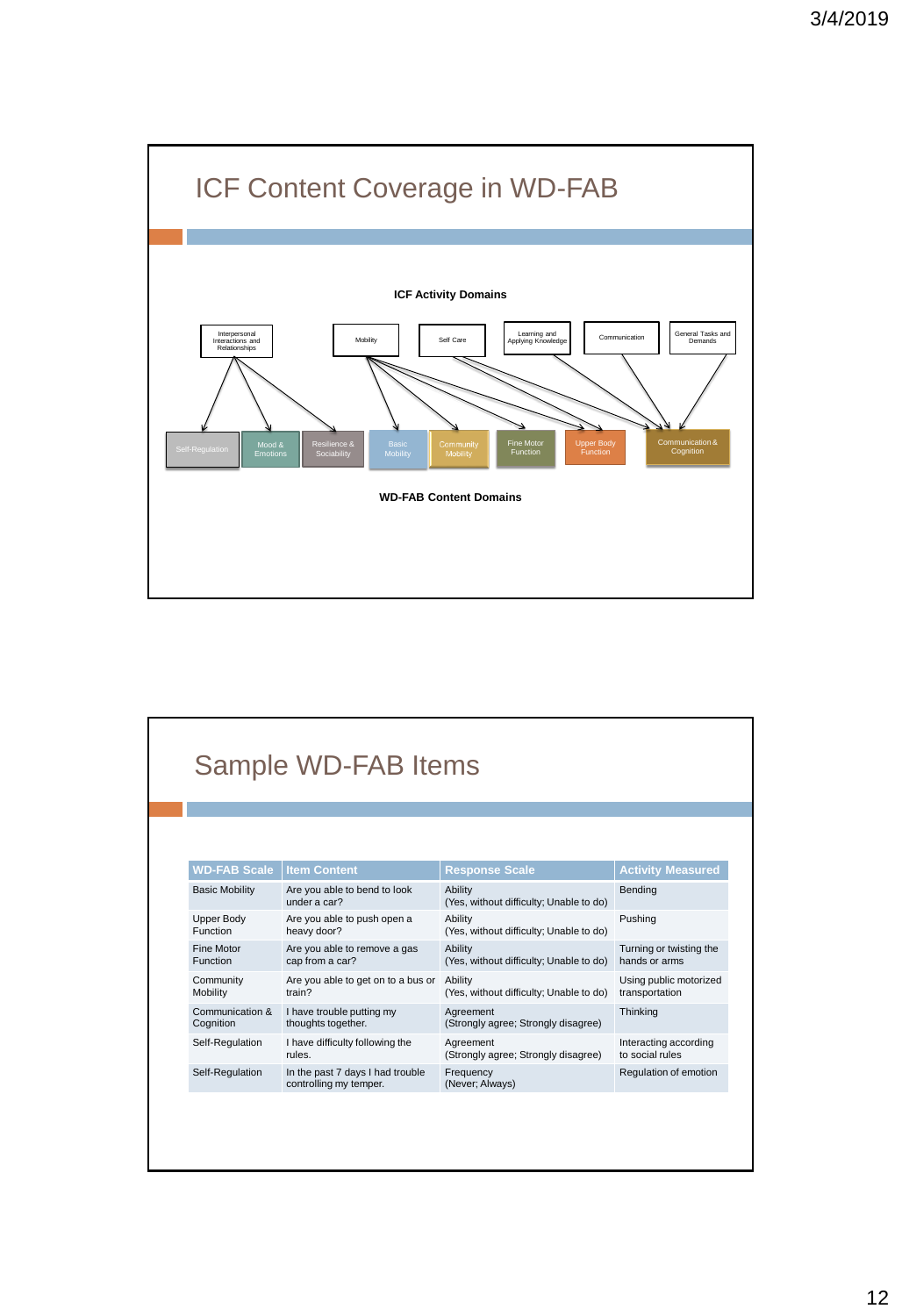

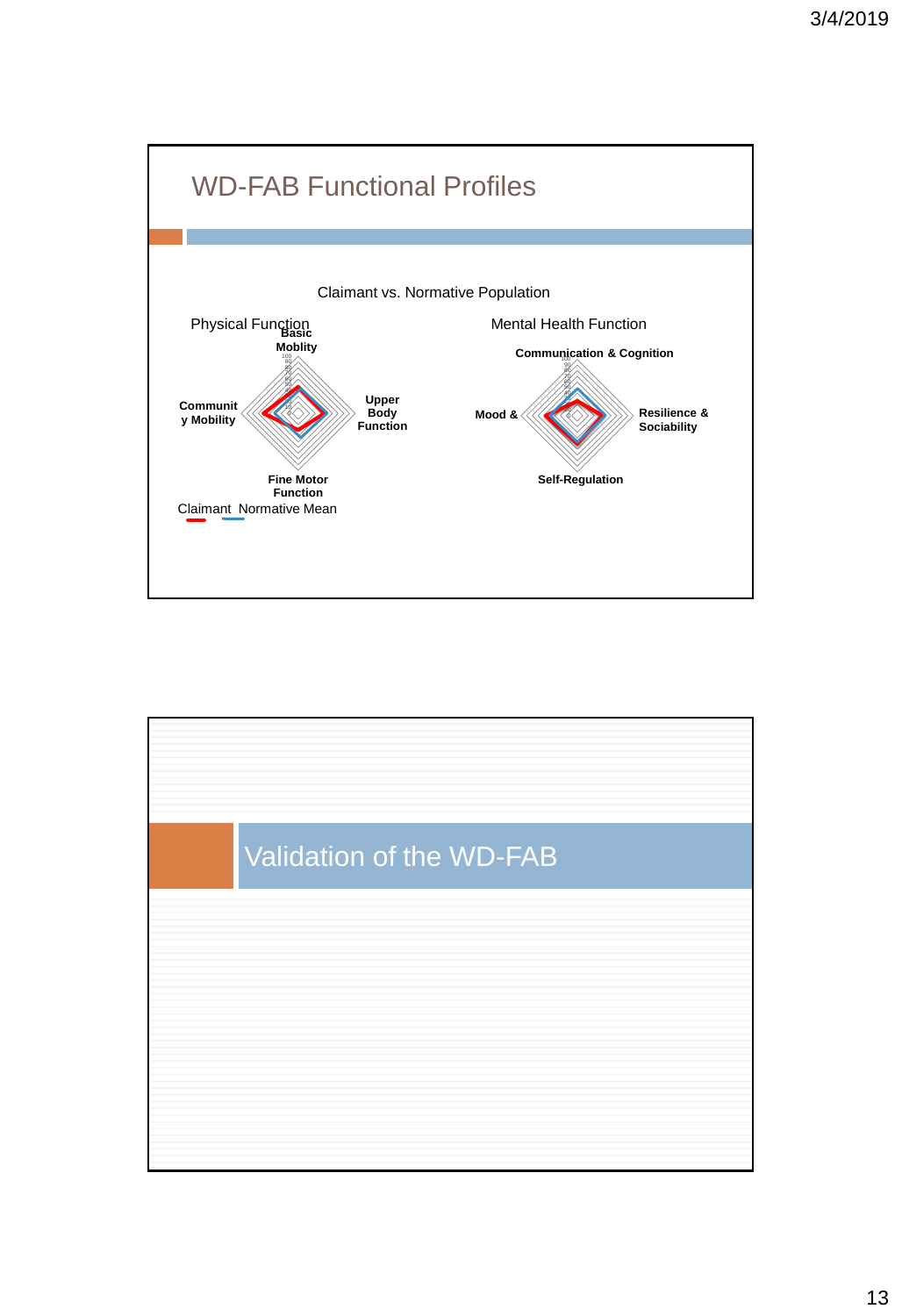

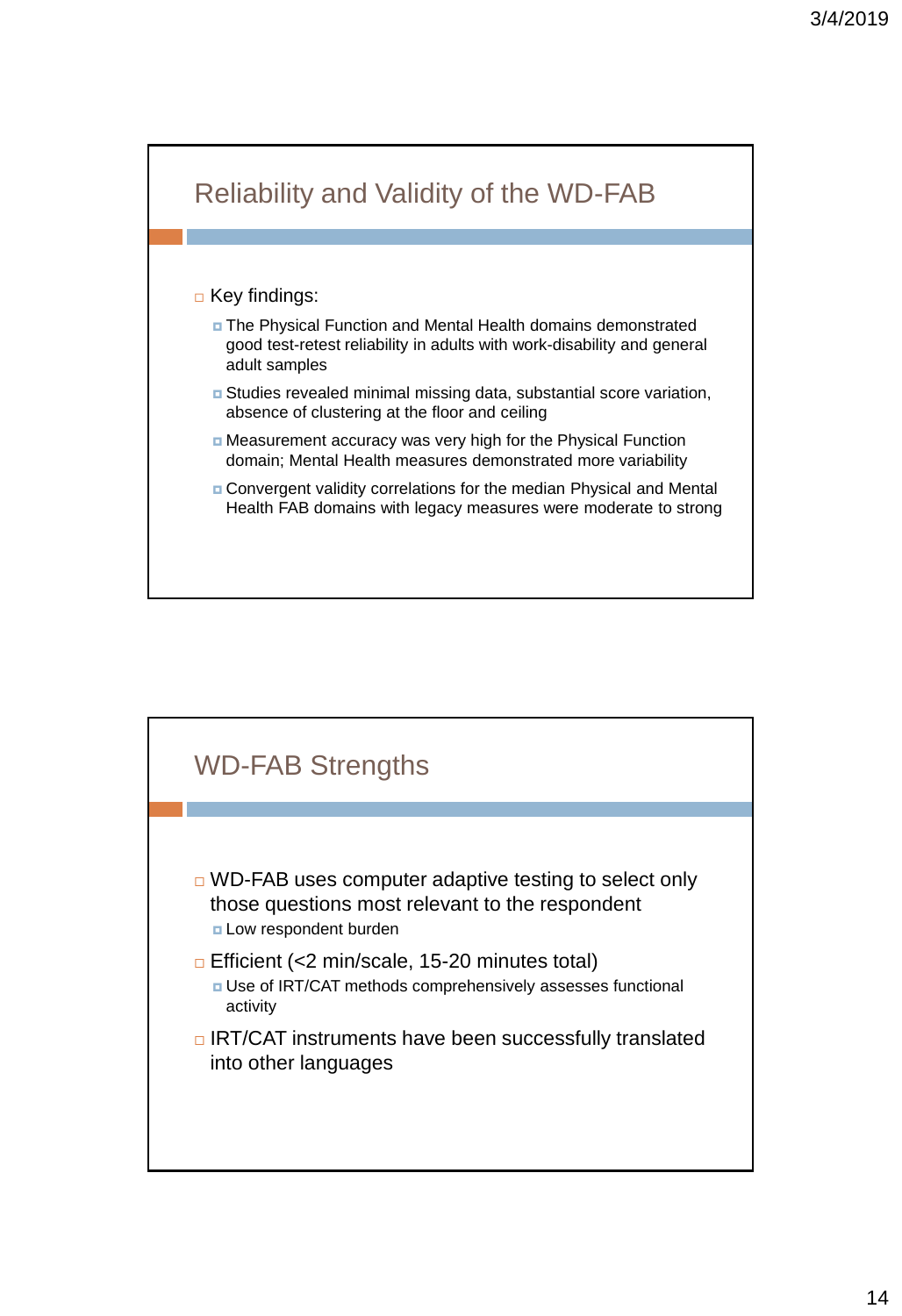

## □ User friendly Multiple administration modes depending on user needs (in-person, phone, web-based, paper/pencil via short forms)

- □ Track functional changes over time
- $\Box$  Item pools are not static and may be replenished and improved
- □ Provides a standardized and consistent approach to the assessment of function
- $\Box$  Instrument precision may be adjusted
- □ Thresholds for minimal detectable differences have been established

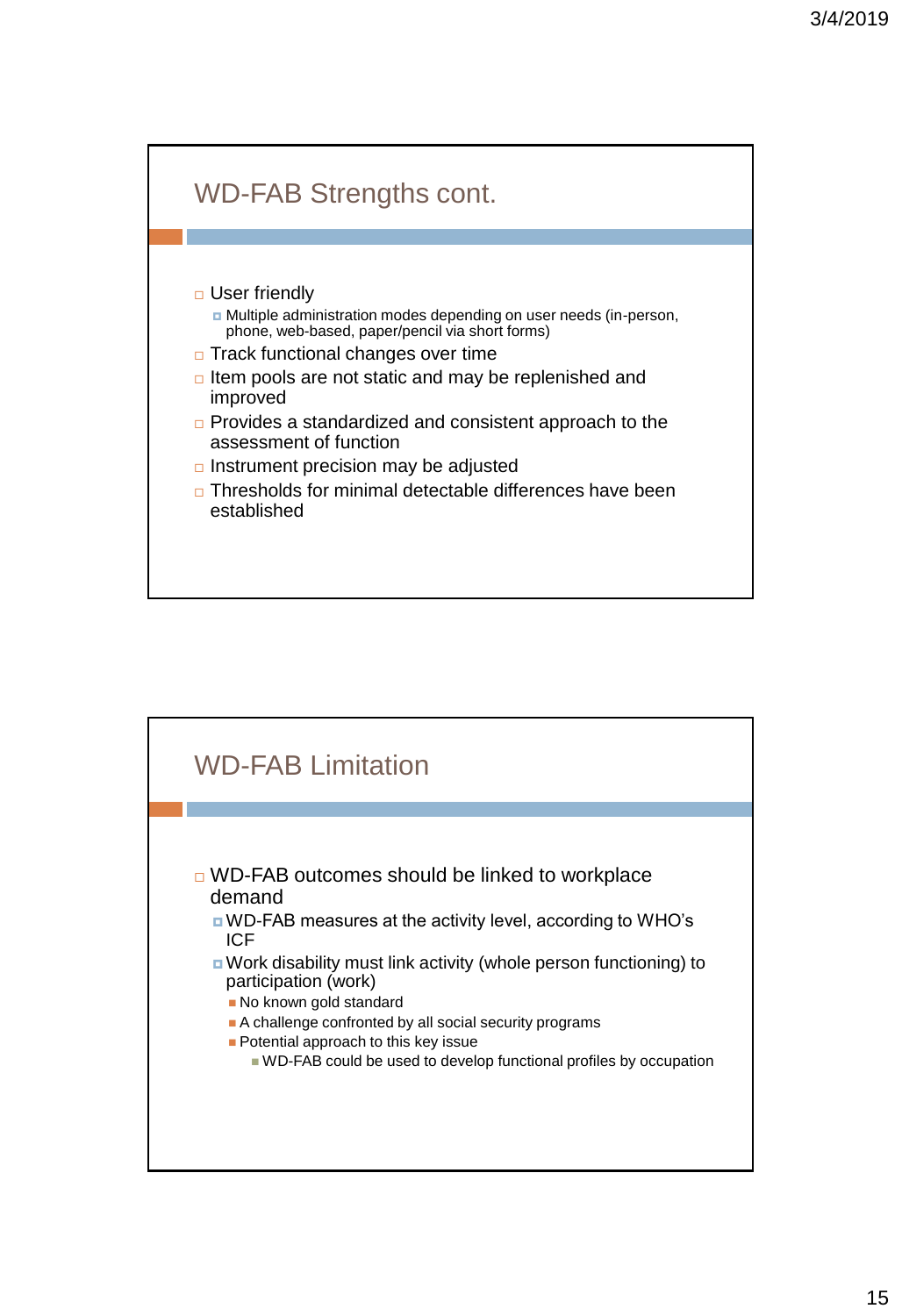

WD-FAB Demonstration: <https://ysurvey.alphce.com/>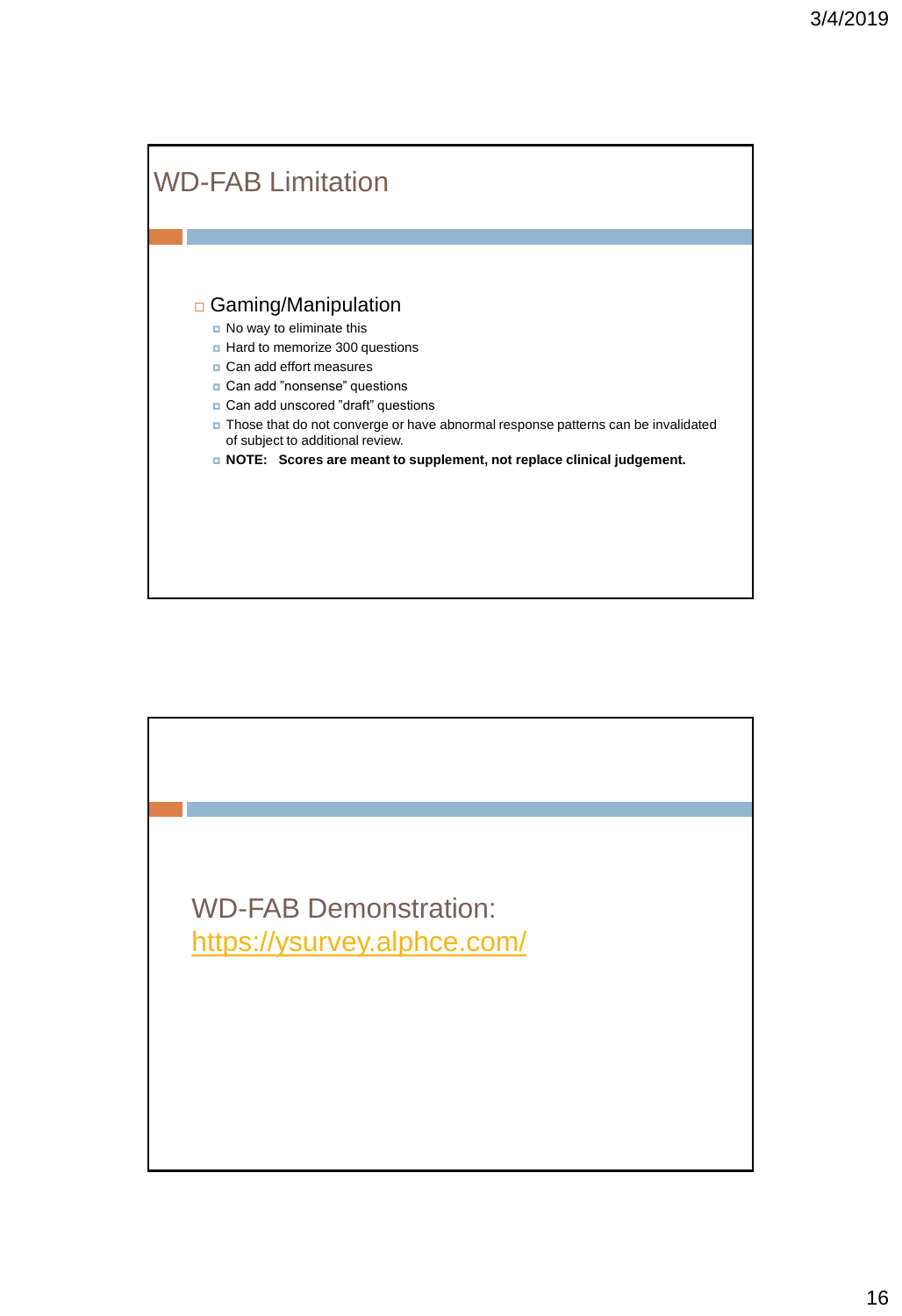

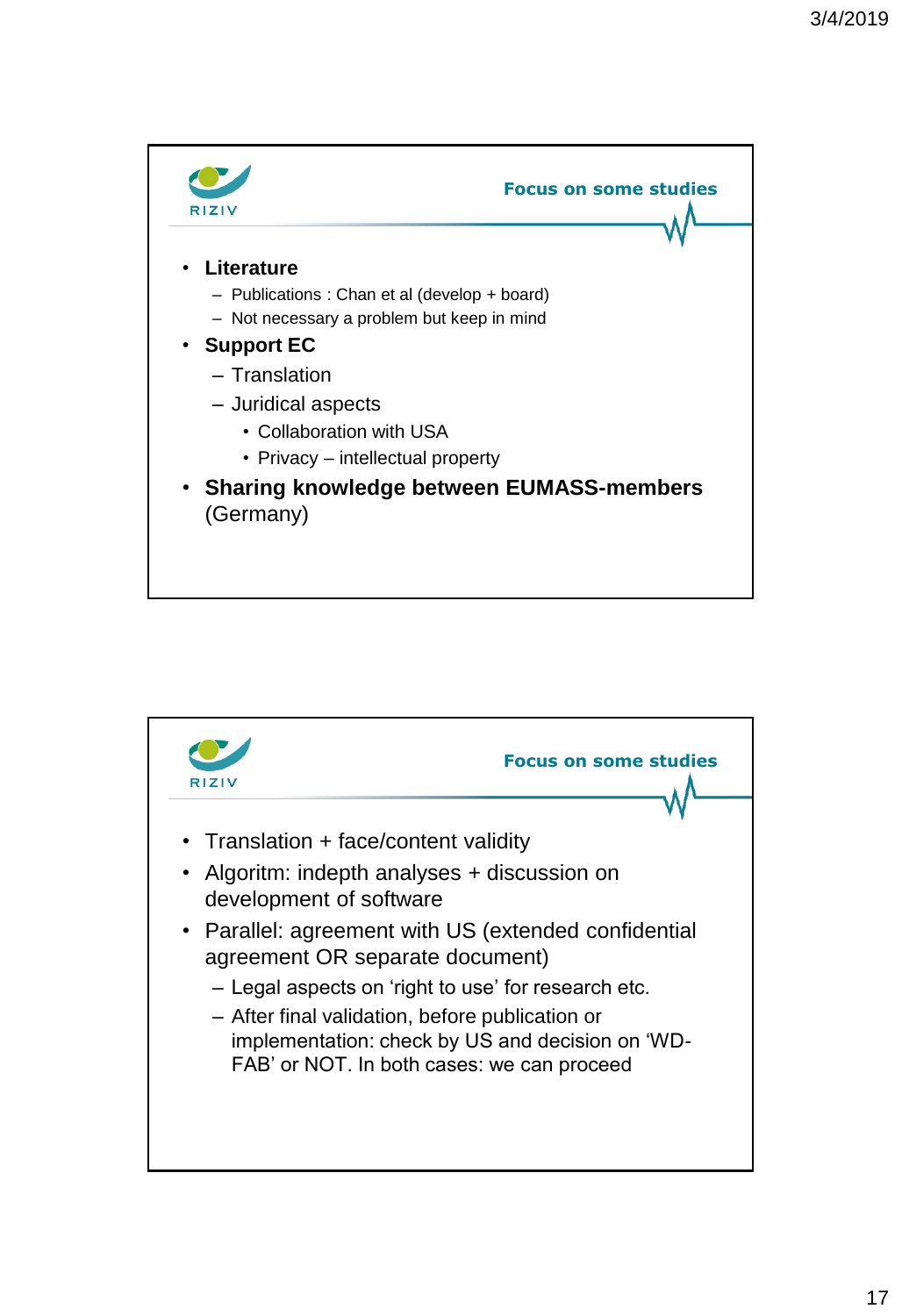